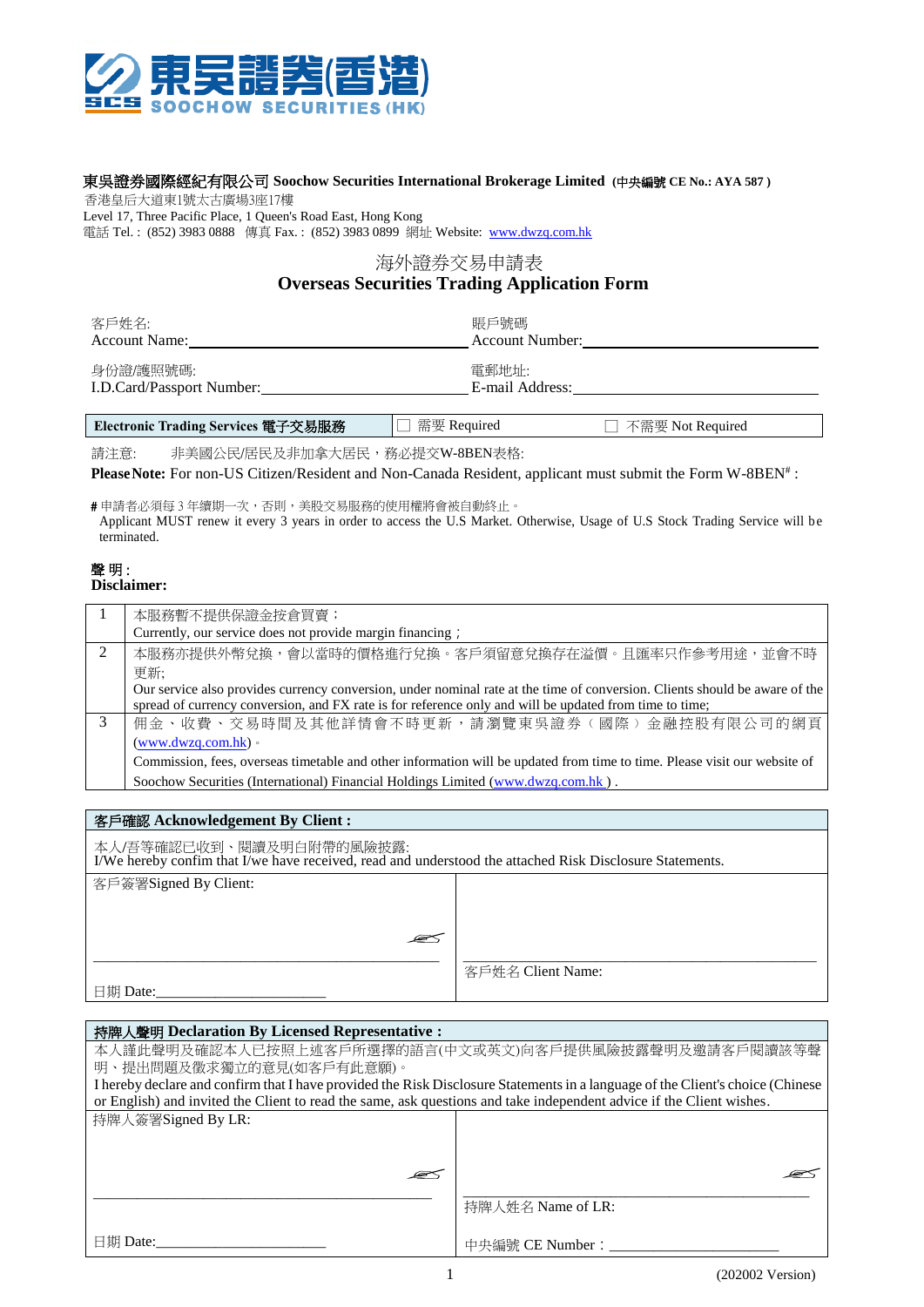| 負責人員確認:                                 | 只供内部使用                |
|-----------------------------------------|-----------------------|
| Acknowledgement By Responsible Officer: | For Internal Use Only |
|                                         |                       |
|                                         | 輸入 Inputted By:       |
|                                         |                       |
|                                         |                       |
|                                         |                       |
|                                         |                       |
| æ                                       |                       |
|                                         |                       |
|                                         |                       |
|                                         | 覆核 Checked By:        |
| 姓名 Name: __________                     |                       |
|                                         |                       |
|                                         |                       |
| 日期 Date:__________                      |                       |
|                                         |                       |
|                                         |                       |
|                                         |                       |
|                                         |                       |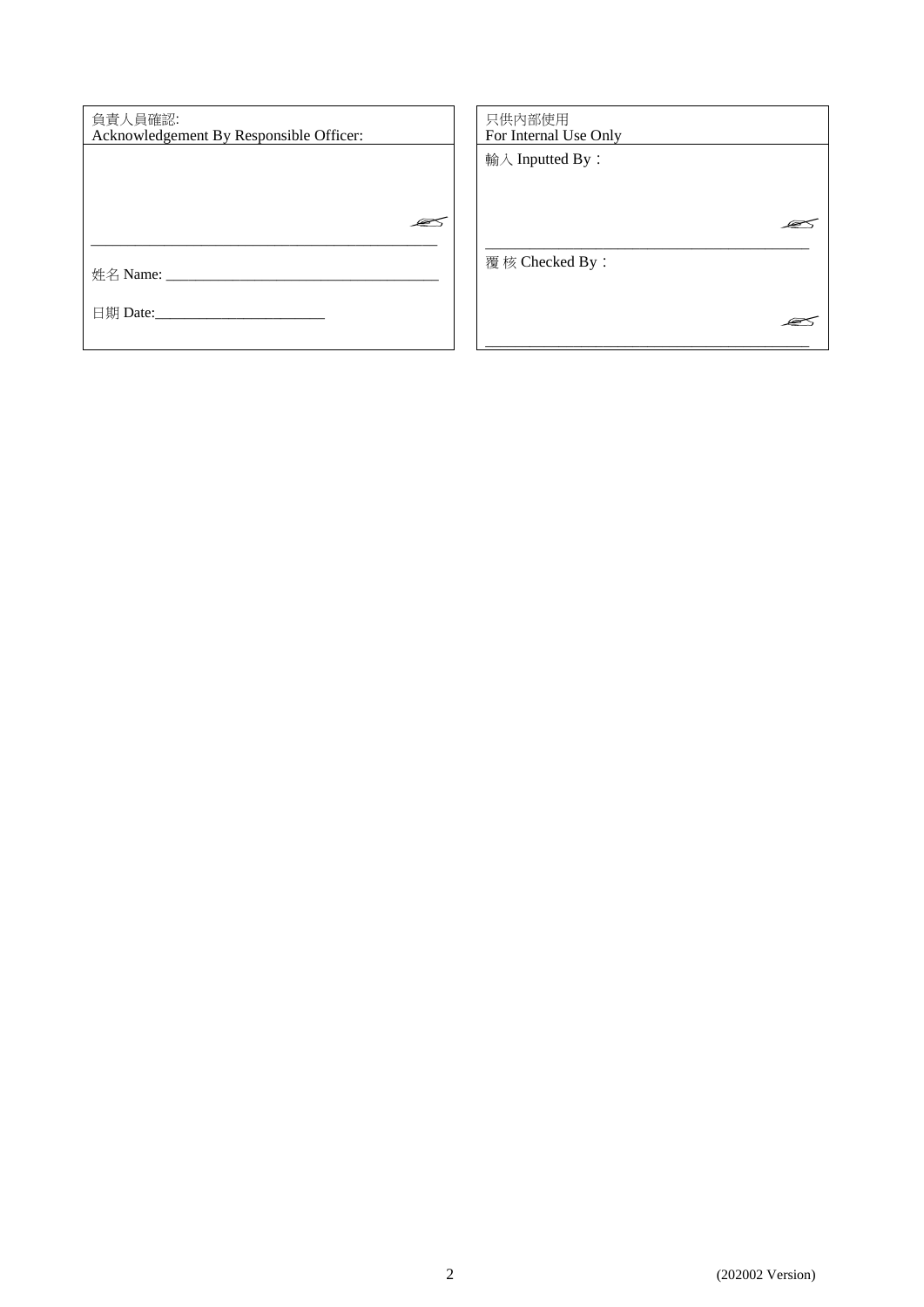# 風險披露聲明 **RISK DISCLOSURE STATEMENTS**

## 買賣外國證券包括中國B股的風險

### **Risk of Trading foreign securities, including B Shares listed in the People's Republic of China**

你必須先瞭解外國證券買賣的性質以及將面臨的風險, 然後方可進行外國證券的買賣。特別是,儘管東吳證券國際經紀有限公司 是聯交所的交易所參與者,外國證券的買賣並不受聯交所所管轄,並且不會受到投資者賠償基金所保障。你應根據本身的投資經驗、 風險承受能力以及其他相關條件,小心衡量自己是否適合參與該等買賣及徵求獨立專業意見(如有疑問)。

You should only undertake trading of foreign securities if you understand the nature of foreign securities trading and the extent of your exposure torisks.In particular,foreign securitiestradingisnotregulated bytheSEHKandwillnotbe covered bythe InvestorCompensation Fund despite the fact that Soochow Securities International Brokerage Limited is an exchange participant of the SEHK. You should carefully consider whether such trading is appropriate for you in light of your experience, risk profile and other relevant circumstances and seek independent professional advice if you are in doubt.

### 存放的款項及財產 **Deposited cash and property**

對於因應本地或外國的交易而存放的款項或其他財產會有多少保障,尤其是遇上有關公司破產或無力償還債務的時侯,閣下必須瞭 解清楚。能取回多少款項或財產可能要受特別的規例或當地法例所規管。在某些地區的法例,當閣下無力償還債務的時候,被認定 屬閣下的資產也會像現金一樣按比例分配支付。

You should familiarise yourself with the protections given to money or other property you deposit for domestic and foreign transactions, particularly in the event of a firm insolvency or bankruptcy. The extent to which you may recover your money or property may be governed by specific legislation or local rules. In some jurisdictions, property which had been specifically identifiable as your own will be pro-rated in the same manner as cash for purposes of distribution in the event of a shortfall.

#### 佣金及其他收費 **Commission and other charges**

在開始交易前,你先要清楚瞭解你必須繳付的所有佣金、費用或其他收費。這些費用將直接影響你可獲得的淨利潤(如有)或增加你 的虧損。

Before you begin to trade, you should obtain a clear explanation of all commission, fees and other charges for which you will be liable. These charges will affect your net profit (if any) or increase your loss.

## 在其他司法管轄區進行交易 **Transactions in other jurisdictions**

在其他司法管轄區的市場(包括與本地市場有正式連系的市場)進行交易,或會涉及額外的風險。根據這些市場的規例,投資者享有 的保障程度可能有所不同,甚或有所下降。在進行交易前,你應先行查明有關你將進行的該項交易的所有規則。你本身所在地的監 管機構,將不能迫使你已執行的交易所在地的所屬司法管轄區的監管機構或市場執行有關的規則。有鑑於此,在進行交易之前,你 應先向有關商號查詢你本身地區所屬的司法管轄區及其他司法管轄區可提供哪種補救措施及有關詳情。

Transactions on markets in other jurisdictions, including markets formally linked to a domestic market, may expose you to additional risk. Such markets may be subject to regulation which may offer different or diminished investor protection. Before you trade you should enquire about any rules relevant to your particular transactions. Your local regulatory authority will be unable to compel the enforcement of the rules of regulatory authorities or markets in other jurisdictions where your transactions have been effected. You should ask the firm with which you deal for details about the types of redress available in both your home jurisdiction and other relevant jurisdictions before you start to trade.

#### 在香港以外地方收取或持有的客戶資產的風險 **Risks of client assets received or held outside Hong Kong**

持牌人或註冊人在香港以外地方收取或持有的客戶資產,是受到有關海外司法管轄區的適用法律及規例所監管的。這些法律及規例 與《證券及期貨條例》(第571 章)及根據該條例制訂的規則可能有所不同。因此,有關客戶資產將可能不會享有賦予在香港收取或 持有的客戶資產的相同保障。

Client assets received or held by the licensed or registered person outside Hong Kong are subject to the applicable laws and regulations of the relevant overseas jurisdiction which may be different from the Securities and Futures Ordinance (Cap.571) and the rules made thereunder. Consequently, such client assets may not enjoy the same protection as that conferred on client assets received or held in Hong Kong.

## 貨幣風險 **Currency risks**

以外幣計算的合約買賣所帶來的利潤或招致的虧損(不論交易是否在你本身所在的司法管轄區或其他地區進行),均會在需要將合約 的單位貨幣兌換成另一種貨幣時受到匯率波動的影響。

The profit or loss in transactions in foreign currency-denominated contracts (whether they are traded in your own or another jurisdiction) will be affected by fluctuations in currency rates where there is a need to convert from the currency denomination of the contract to another currency.

### 交易設施 **Trading facilities**

電子交易的設施是以電腦組成系統來進行交易指示傳遞、執行、配對、登記或交易結算。然而,所有設施及系統均有可能會暫時中 斷或失靈,而你就此所能獲得的賠償或會受制于系統供應商、市場、結算公司及/或參與者商號就其所承擔的責任所施加的限制。 由於這些責任限制可以各有不同,你應向為你進行交易的商號查詢這方面的詳情。

Electronic trading facilities are supported by computer-based component systems for the order-routing, execution, matching, registration or clearing of trades. As with all facilities and systems, they are vulnerable to temporary disruption or failure. Your ability to recover certain losses may be subject to limits on liability imposed by the system provider, the market, the clearing house and/or participant firms. Such limits may vary: you should ask the firm with which you deal for details in this respect.

### 電子交易 **Electronic trading**

透過某個電子交易系統進行買賣,可能會與透過其他電子交易系統進行買賣有所不同。如你透過某個電子交易系統進行買賣,便須 承受該系統帶來的風險,包括有關系統硬件或軟件可能會失靈的風險。系統失靈可能會導致你的交易指示不能根據指示執行,甚或 完全不獲執行。

Trading on an electronic trading system may differ from trading on other electronic trading systems. If you undertake transactions on an electronic trading system, you will be exposed to risks associated with the system including the failure of hardware and software. The result of any system failure may be that your order is either not executed according to your instructions or is not executed at all.